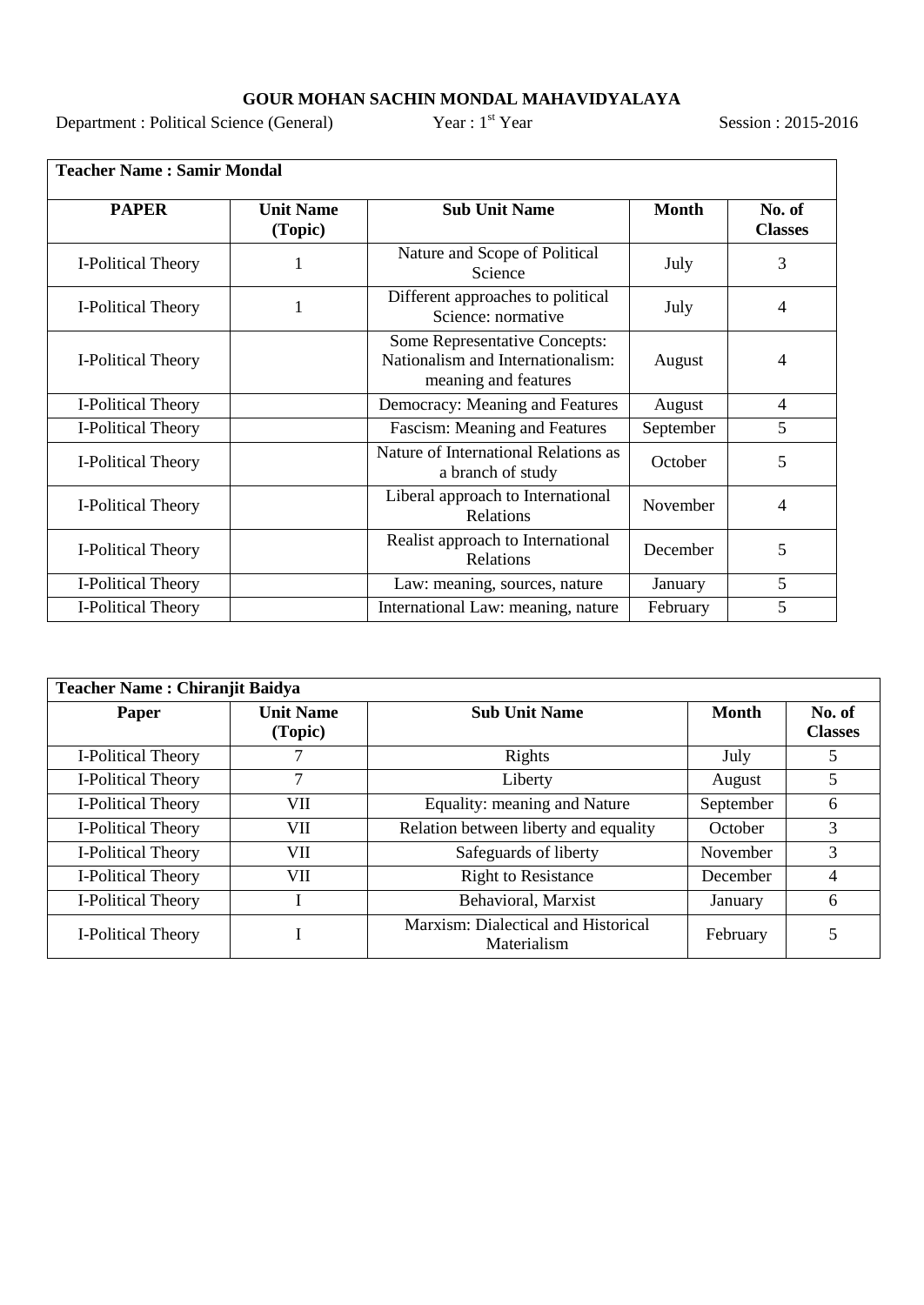| <b>Teacher Name: Santu Purkait</b> |                             |                                                                                 |              |                          |  |  |
|------------------------------------|-----------------------------|---------------------------------------------------------------------------------|--------------|--------------------------|--|--|
| Paper                              | <b>Unit Name</b><br>(Topic) | <b>Sub Unit Name</b>                                                            | <b>Month</b> | No. of<br><b>Classes</b> |  |  |
| I-Political Theory                 | $\mathbf{I}$                | Theories of State: Contract Theory                                              | July         | 7                        |  |  |
| I-Political Theory                 | $\mathbf{I}$                | <b>Idealist Theory</b>                                                          | August       | $\overline{4}$           |  |  |
| I-Political Theory                 | $\mathbf{I}$                | Liberal Theory                                                                  | August       | 4                        |  |  |
| I-Political Theory                 | $\mathbf{I}$                | Neo-liberal theory of state                                                     | September    | $\overline{5}$           |  |  |
| I-Political Theory                 | $\mathbf{I}$                | Marxist theory of state                                                         | October      | 7                        |  |  |
| I-Political Theory                 | $\mathbf{I}$                | Gandhian theory of state                                                        | November     | 3                        |  |  |
| I-Political Theory                 | $\mathbf{I}$                | Sovereignty of the state: Monistic and Pluralistic<br>theories                  | December     | 4                        |  |  |
| I-Political Theory                 | $\mathbf{I}$                | Doctrine of Popular Sovereignty                                                 | December     | 3                        |  |  |
| I-Political Theory                 |                             | Concept of class and class struggle theory of<br>revolution                     | January      | 3                        |  |  |
| <b>I-Political Theory</b>          |                             | Political Party and Interest Groups: their faction<br>and role in modern states | January      | 4                        |  |  |
| I-Political Theory                 |                             | Methods of representation: territorial, functional,<br>Proportional             | February     | 4                        |  |  |

## **GOUR MOHAN SACHIN MONDAL MAHAVIDYALAYA**<br>rnce (Honours) Year : 1<sup>st</sup> Year

Department : Political Science (Honours) Year : 1<sup>st</sup> Year Session : 2015-2016

ŗ

| <b>Teacher Name: Santu Purkait</b>         |                             |                                                                                                                           |              |                          |  |  |
|--------------------------------------------|-----------------------------|---------------------------------------------------------------------------------------------------------------------------|--------------|--------------------------|--|--|
| Paper                                      | <b>Unit Name</b><br>(Topic) | <b>Sub Unit Name</b>                                                                                                      | <b>Month</b> | No. of<br><b>Classes</b> |  |  |
| II- Comparative Politics<br>and Government | III                         | Legislature in UK and PRC: Composition<br>and functions of the legislative chambers<br>$-$ the NPC in PRC                 | July         | 7                        |  |  |
| II- Comparative Politics<br>and Government | III                         | Role of second chambers in UK and<br>USA-committee system in UKand usa                                                    | July         | 7                        |  |  |
| II- Comparative Politics<br>and Government | Ш                           | Role of Speakers in Parliamentary and<br>Presidential systems (UK and USA).<br>Executive in UK, USA, France and<br>Russia | July         | 7                        |  |  |
| II- Comparative Politics<br>and Government | III and IV                  | A Comparative study of Russian, French<br>and American Presidency                                                         | August       | 6                        |  |  |
| II- Comparative Politics<br>and Government | III and IV                  | <b>British and French Cabinet Systems</b>                                                                                 | August       | 5                        |  |  |
| II- Comparative Politics<br>and Government | III and IV                  | Relation between executive and<br>legislature in UK, USA and PRC : a<br>comparative study                                 | August       | 5                        |  |  |
| II- Comparative Politics<br>and Government | IV                          | Judiciary in UK, USA                                                                                                      | August       | 5                        |  |  |
| II- Comparative Politics<br>and Government | IV                          | Judiciary in PRC (with special reference<br>to the Procuratorate) A comparative study                                     | September    | 7                        |  |  |
| II- Comparative Politics                   | IV                          | Rights of the citizen of UK                                                                                               | September    | 6                        |  |  |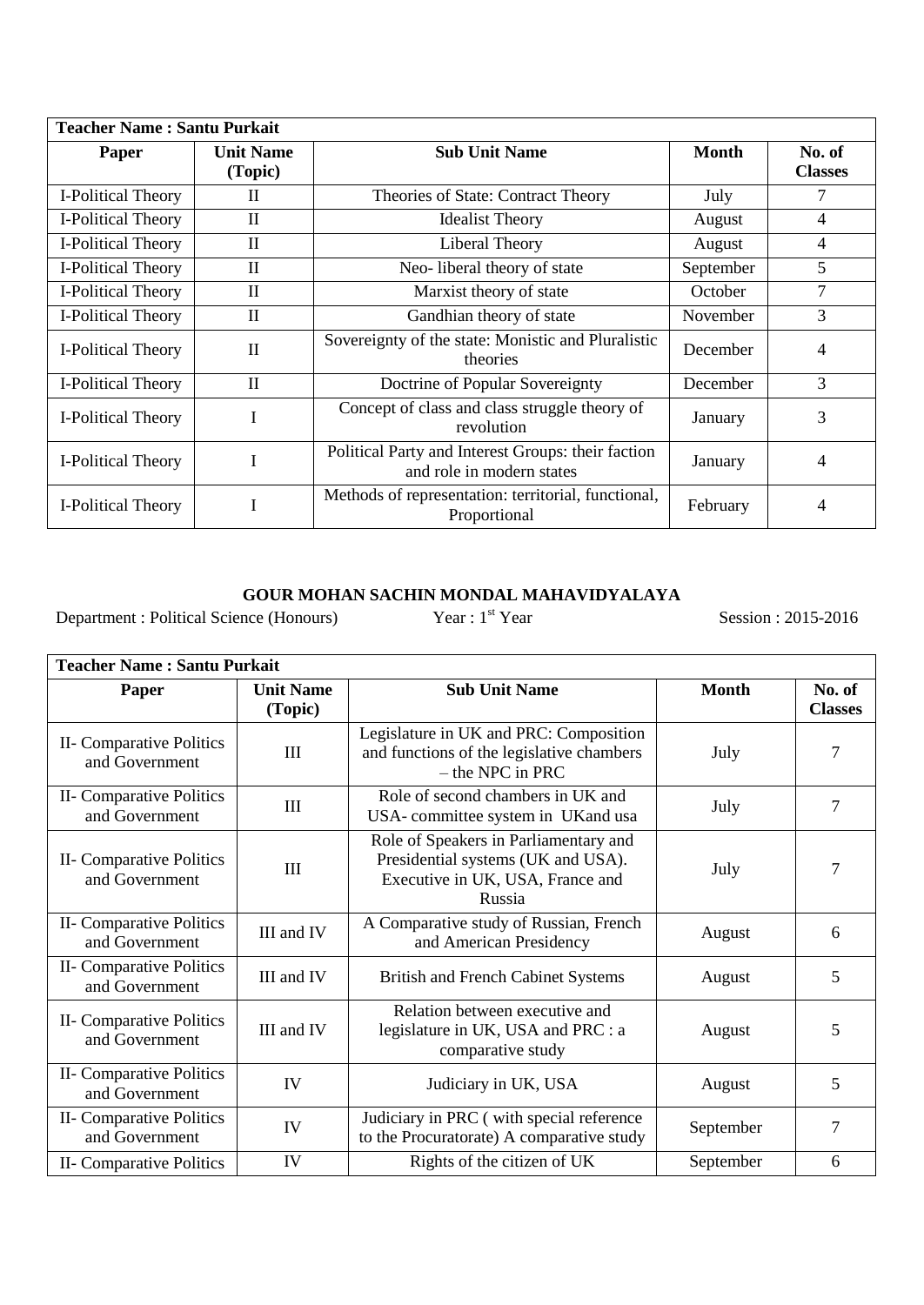| and Government                             |                                                                    |                                                                                                                                                       |           |        |
|--------------------------------------------|--------------------------------------------------------------------|-------------------------------------------------------------------------------------------------------------------------------------------------------|-----------|--------|
| II- Comparative Politics<br>and Government | Rights of the citizen of USA and PRC: A<br>IV<br>comparative study |                                                                                                                                                       | September | 6      |
| II- Comparative Politics<br>and Government | IV                                                                 | Duties of the citizens of PRC                                                                                                                         | October   | 8      |
| I-Political Theory                         | I                                                                  | What is Politics $-$ Approaches to the study<br>of politics: Normative, Behavioral and<br>November<br>Post-behavioral. Feminist views to<br>Politics. |           | 8      |
| I-Political Theory                         | I                                                                  | Theory of the state (a) Origin: Social<br>Contract Theory; (b) Nature: Idealist,<br>Liberal and Neo-Liberal theories.                                 | December  | 7      |
| I-Political Theory                         | I                                                                  | Nature: Idealist, Liberal and Neo-Liberal<br>theories.                                                                                                | December  | 8      |
| I-Political Theory                         | I and II                                                           | Concept of State sovereignty: Monistic                                                                                                                | January   | $\tau$ |
| I-Political Theory                         | I and II                                                           | Pluralistic theories – changing concepts of<br>Sovereignty in the concept of<br>Globalization                                                         | January   | 9      |
| I-Political Theory                         | I and II                                                           | Democratic Theories: David Held's<br>Classification: Protective (Bentham),<br>Developmental (J.S. Mill), Participatory                                | February  | 7      |
| I-Political Theory                         | $\mathbf{I}$                                                       | Liberty, Equality, Right and Law:<br>Concept – theories of Rawls                                                                                      | February  | 7      |
| I-Political Theory                         | $\mathbf{I}$                                                       | Empirical political theories: systems<br>Analysis, Structural - Functionalism                                                                         | February  | 7      |

| <b>Teacher Name: Samir Mondal</b>          |                             |                                                                                                   |              |                          |  |
|--------------------------------------------|-----------------------------|---------------------------------------------------------------------------------------------------|--------------|--------------------------|--|
| <b>Paper</b>                               | <b>Unit Name</b><br>(Topic) | <b>Sub Unit Name</b>                                                                              | <b>Month</b> | No. of<br><b>Classes</b> |  |
| II- Comparative<br>Government and Politics | I                           | Distinction between<br>Comparative Government of<br><b>Comparative Politics</b>                   | July         | 6                        |  |
| II- Comparative<br>Government and Politics | I                           | Scope, Purpose and methods of<br>Comparison – Approaches to the<br>study of comparative Politics. | July         | 6                        |  |
| II- Comparative<br>Government and Politics | I                           | Federal Systems: federalism in<br><b>USA</b> and Russia                                           | August       | 6                        |  |
| II- Comparative<br>Government and Politics | $\mathbf{I}$                | Nature of liberal and socialist<br>political systems – their<br>distinguishing features.          | August       | 6                        |  |
| II- Comparative<br>Government and Politics | $\mathbf{I}$                | Conventions, rule of law,<br>Parliamentary sovereignty (UK).                                      | September    | 7                        |  |
| II- Comparative<br>Government and Politics | $\mathbf{I}$                | Separation of Powers, cheeks<br>and balances, judicial review<br>(USA).                           | October      | 7                        |  |
| II- Comparative<br>Government and Politics | $\mathbf{I}$                | Ideology, democratic centralism<br>(PRC)                                                          | November     | 5                        |  |
| II- Comparative<br>Government and Politics | $\mathbf{I}$                | Referendum, initiative<br>(Switzerland).                                                          | December     | $\overline{7}$           |  |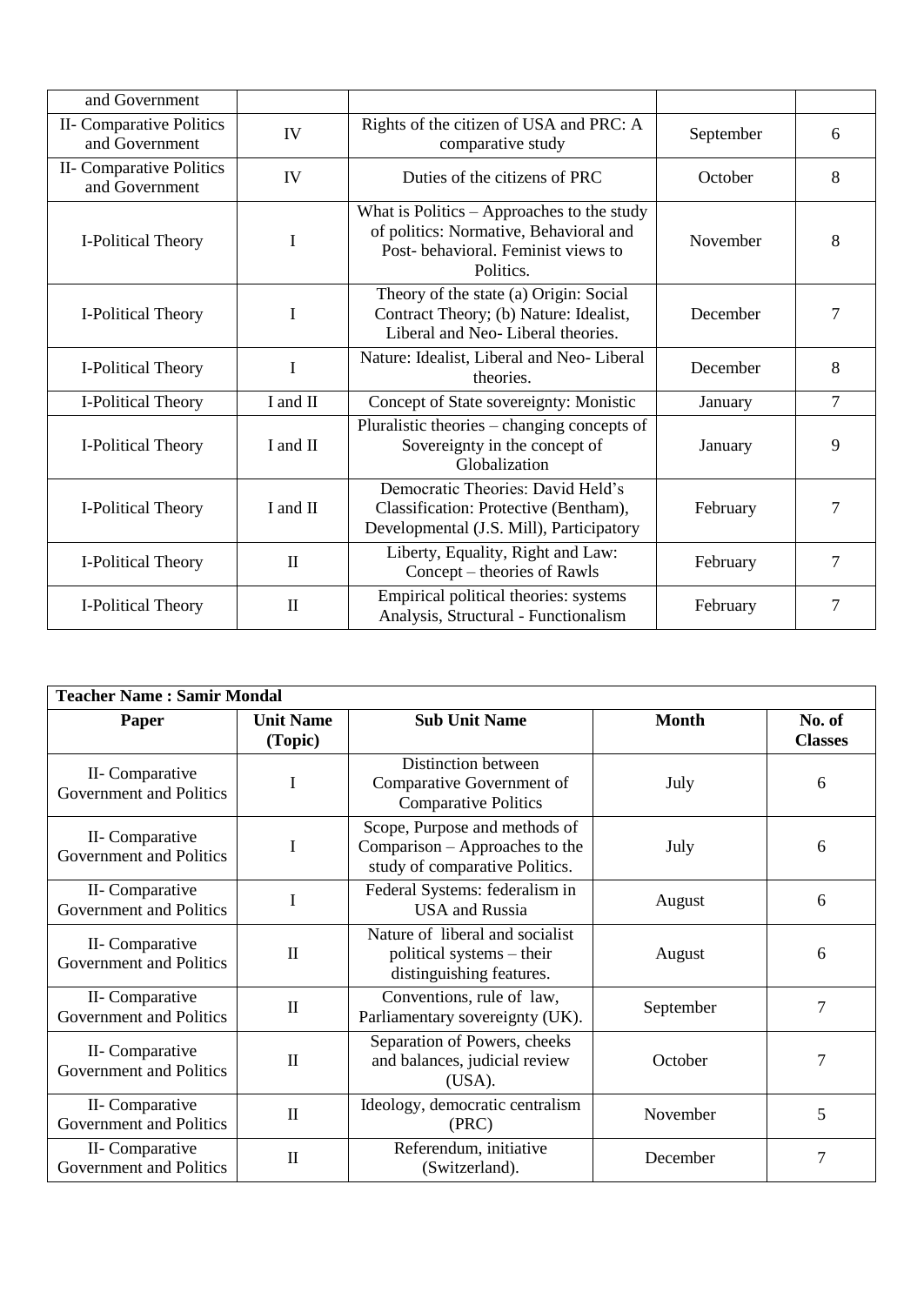| II- Comparative<br>Government and Politics | Political Parties: features and<br>role of Party System/ parties in<br>UK. | January  | 6 |
|--------------------------------------------|----------------------------------------------------------------------------|----------|---|
| II- Comparative<br>Government and Politics | Parties in USA                                                             | January  |   |
| II- Comparative<br>Government and Politics | Parties in PRC.                                                            | February |   |
| II- Comparative<br>Government and Politics | Interest Groups: their roles and<br>performance in UK and USA              | February | h |

| <b>Teacher Name: Chiranjit Baidya</b> |                             |                                                                                           |              |                          |  |  |
|---------------------------------------|-----------------------------|-------------------------------------------------------------------------------------------|--------------|--------------------------|--|--|
|                                       | <b>Unit Name</b><br>(Topic) | <b>Sub Unit Name</b>                                                                      | <b>Month</b> | No. of<br><b>Classes</b> |  |  |
| I-Political Theory                    | III                         | Marxist approach to the study of<br><b>Politics</b>                                       | July         | 12                       |  |  |
| I-Political Theory                    | III                         | Dialectical Materialism and<br>Historical Materialism                                     | August       | 12                       |  |  |
| I-Political Theory                    | III                         | Relationship between Base and<br>Superstructure – Concepts of<br>Class and Class Struggle | September    | 12                       |  |  |
| I-Political Theory                    | III and IV                  | Marxist theory of state $-$ the<br>question of relative autonomy                          | October      | 5                        |  |  |
| I-Political Theory                    | III and IV                  | Marxist concepts of Freedom<br>and Democracy                                              | November     | 6                        |  |  |
| I-Political Theory                    | III and IV                  | Marxian theory of Revolution                                                              | December     | 8                        |  |  |
| I-Political Theory                    | IV                          | Contributions of Lenin and Mao                                                            | January      | 9                        |  |  |
| I-Political Theory                    | IV                          | Lenin-Rosa Luxemburg Debate<br>on party                                                   | February     | 9                        |  |  |

# **GOUR MOHAN SACHIN MONDAL MAHAVIDYALAYA**<br>nce (General) Year : 2<sup>nd</sup> Year

Department : Political Science (General)

Session : 2015-2016

| <b>Teacher Name: Samir Mondal</b>          |                             |                                                                                                                |              |                          |  |
|--------------------------------------------|-----------------------------|----------------------------------------------------------------------------------------------------------------|--------------|--------------------------|--|
| Paper                                      | <b>Unit Name</b><br>(Topic) | <b>Sub Unit Name</b>                                                                                           | <b>Month</b> | No. of<br><b>Classes</b> |  |
| II- Comparative Politics<br>and Government | Ш                           | USA: basic features, US<br>federalism, Bill of Rights                                                          | August       | 4                        |  |
| II- Comparative Politics<br>and Government | Ш                           | Legislature: Composition and<br>functions with reference to the<br>Presiding officers and<br>Committee system. | September    | 6                        |  |
| II- Comparative Politics<br>and Government | III and IV                  | The Executive: the President:<br>election, Powers and functions.                                               | October      | 5                        |  |
| II- Comparative Politics<br>and Government | III and IV                  | The US Cabinet: Composition<br>and functions                                                                   | November     | 3                        |  |
| II- Comparative Politics<br>and Government | III and IV                  | <b>Supreme Court: Composition</b><br>and functions                                                             | December     | 3                        |  |
| II- Comparative Politics                   | III and IV                  | PRC (1982 Constitution):                                                                                       | December     | 3                        |  |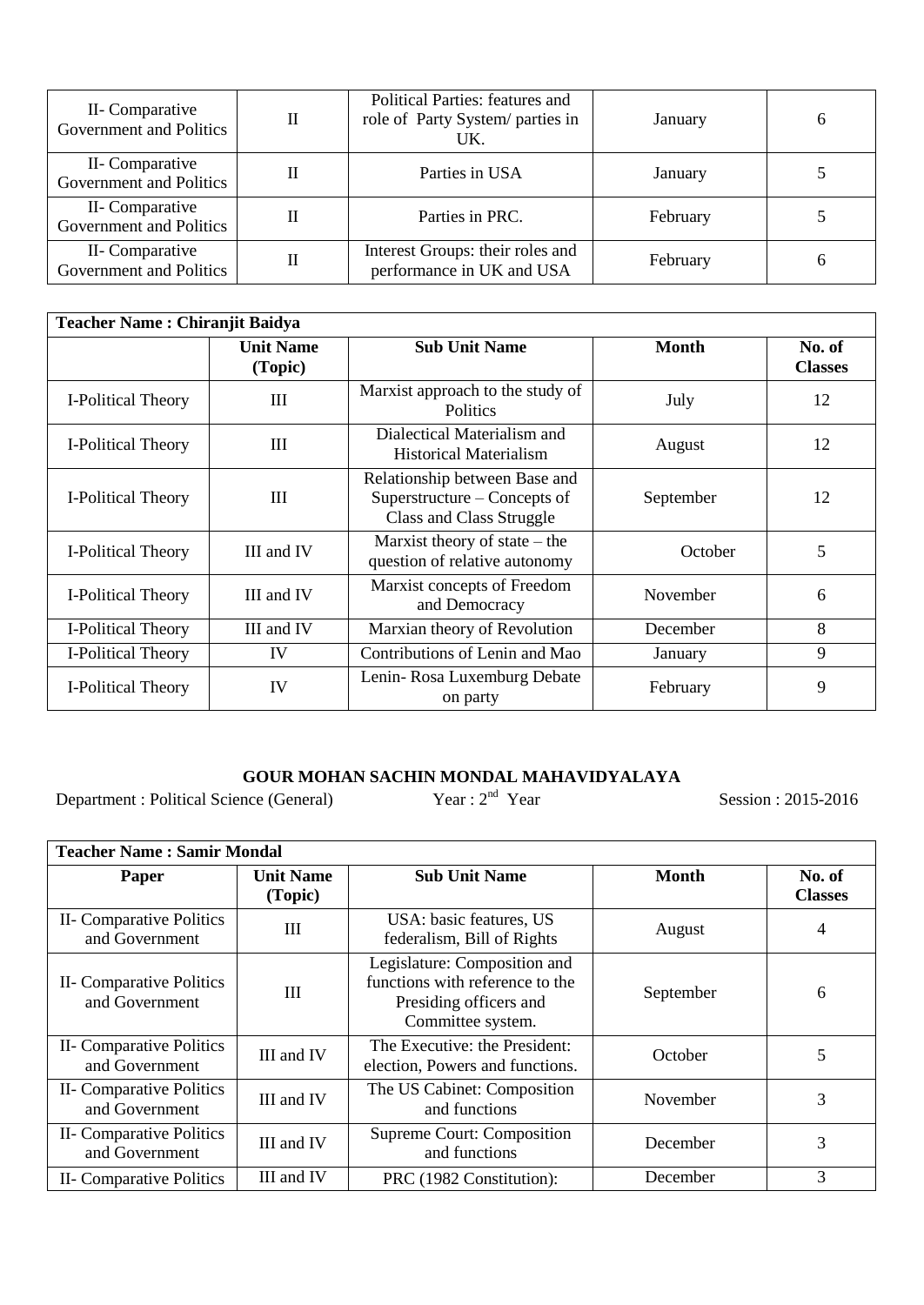| and Government                             |          | Significance of the Revolution.<br>Basic features with special<br>reference to General Principles                                                                                                                                                              |         |   |
|--------------------------------------------|----------|----------------------------------------------------------------------------------------------------------------------------------------------------------------------------------------------------------------------------------------------------------------|---------|---|
| II- Comparative Politics<br>and Government | IV and V | Communist Party: Structure,<br>functions and role. Right and<br>Duties of citizen                                                                                                                                                                              | January | 3 |
| II- Comparative Politics<br>and Government | IV and V | The National Government: the<br>executive: president, premier,<br>state council, the legislature:<br>National Peoples Congress,<br>standing Committee. The<br>Judiciary. Salient features of the<br><b>Constitutions of France, Russia</b><br>and Switzerland. | January | 4 |

| <b>Teacher Name: Chiranjit Baidya</b>      |                             |                                                                                                                                                                         |              |                          |  |
|--------------------------------------------|-----------------------------|-------------------------------------------------------------------------------------------------------------------------------------------------------------------------|--------------|--------------------------|--|
| <b>Paper</b>                               | <b>Unit Name</b><br>(Topic) | <b>Sub Unit Name</b>                                                                                                                                                    | <b>Month</b> | No. of<br><b>Classes</b> |  |
| II- Comparative Politics<br>and Government | T                           | Political system: Liberal -<br>democratic, authoritarian,<br>Socialist                                                                                                  | August       | 6                        |  |
| II- Comparative Politics<br>and Government | I                           | Forms of Political systems:<br>Unitary, federal, Parliamentary<br>and presidential                                                                                      | September    | 6                        |  |
| II- Comparative Politics<br>and Government | $\mathbf{I}$                | UK: basic features with sp<br>reference to conventions and rule<br>of law                                                                                               | October      | 3                        |  |
| II- Comparative Politics<br>and Government | $\mathbf{I}$                | Legislature: composition and<br>functions with reference to the<br>committee system and the office<br>of the Speaker the Concept of<br><b>Parliamentary Sovereignty</b> | November     | 3                        |  |
| II- Comparative Politics<br>and Government | $\mathbf{I}$                | Executive: Composition and<br>functions of the Cabinet with sp<br>reference to the prime Minister -<br>the concept of cabinet<br>dictatorship                           | December     | 5                        |  |
| II- Comparative Politics<br>and Government | $\mathbf{I}$                | The role of the Crown. Party<br>System role of the Opposition                                                                                                           | January      | 5                        |  |

| <b>Teacher Name: Santu Purkait</b> |                  |                      |       |        |  |
|------------------------------------|------------------|----------------------|-------|--------|--|
| Paper                              | <b>Unit Name</b> | <b>Sub Unit Name</b> | Month | N0. 01 |  |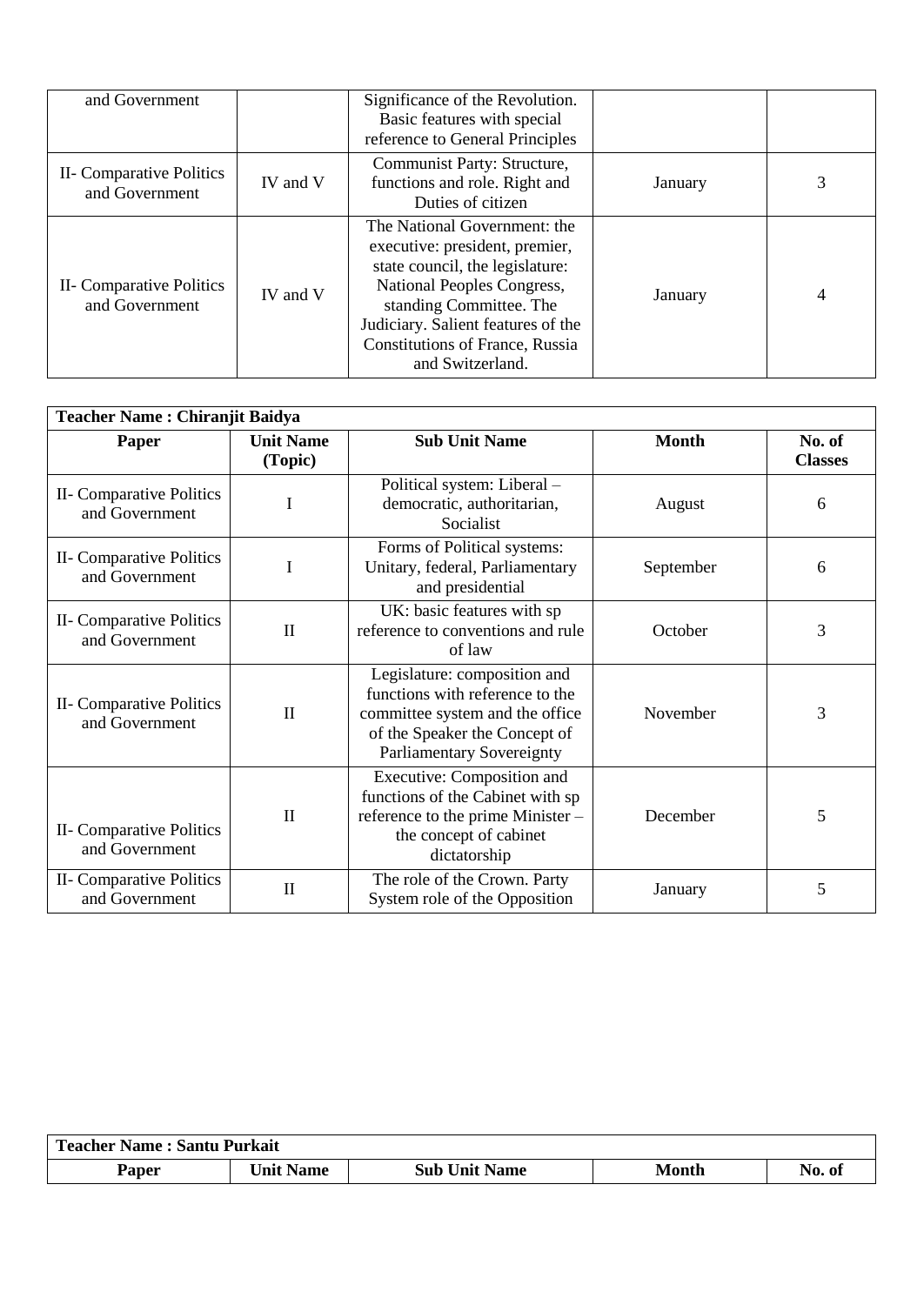|                                          | (Topic)  |                                                                                                                                |           | <b>Classes</b> |
|------------------------------------------|----------|--------------------------------------------------------------------------------------------------------------------------------|-----------|----------------|
| III- Government and<br>Politics in India | VII      | The Judiciary: Supreme Corte<br>and High Courts: Composition<br>and Functions                                                  | August    | 4              |
| III- Government and<br>Politics in India | VII.     | Judicial Activism in India                                                                                                     | August    | $\overline{4}$ |
| III- Government and<br>Politics in India | VIII, IX | Amendment procedure                                                                                                            | September | 3              |
| III- Government and<br>Politics in India | VIII, IX | Party System in India: National<br>Political Parties: Ideologies and<br>Programmes                                             | September | $\overline{4}$ |
| III- Government and<br>Politics in India | VIII, IX | Regionalism: nature, root, type,<br><b>Election Commission:</b><br>composition and functions- the<br>electoral system in India | October   | 4              |
| III- Government and<br>Politics in India | XI, XII  | Major issues in Indian politics:<br>caste tribe, religion                                                                      | October   | $\overline{4}$ |

| <b>Teacher Name: Santu Purkait</b>       |                             |                                                                                                                                                |              |                          |  |
|------------------------------------------|-----------------------------|------------------------------------------------------------------------------------------------------------------------------------------------|--------------|--------------------------|--|
| Paper                                    | <b>Unit Name</b><br>(Topic) | <b>Sub Unit Name</b>                                                                                                                           | <b>Month</b> | No. of<br><b>Classes</b> |  |
| III- Government and<br>Politics in India | I and II                    | The Preamble, Fundamental<br>Rights                                                                                                            | November     | 3                        |  |
| III- Government and<br>Politics in India | I and II                    | Directive Principles,<br><b>Fundamental Duties</b>                                                                                             | December     | $\overline{4}$           |  |
| III- Government and<br>Politics in India | III, IV and V               | Union-State relation-Nature of<br>Federalism                                                                                                   | December     | 3                        |  |
| III- Government and<br>Politics in India | III, IV and V               | Union Executive: President, vice<br>President, Prime Minister, the<br><b>Council of Ministers</b>                                              | January      | 3                        |  |
| III- Government and<br>Politics in India | III, IV and V               | Union Legislature: Lok Sabha<br>and Rajya Sabha: Organization,<br>functions, law making<br>procedure, privileges,<br>Committee system, Speaker | January      | $\overline{4}$           |  |
| III- Government and<br>Politics in India | $\mathbf{V}$                | Government in the states:<br>Governor, Council of Ministers<br>and the Chief Minister                                                          | February     | $\overline{4}$           |  |
| III- Government and<br>Politics in India | V                           | <b>State Legislature: Composition</b><br>and functions                                                                                         | February     | $\overline{4}$           |  |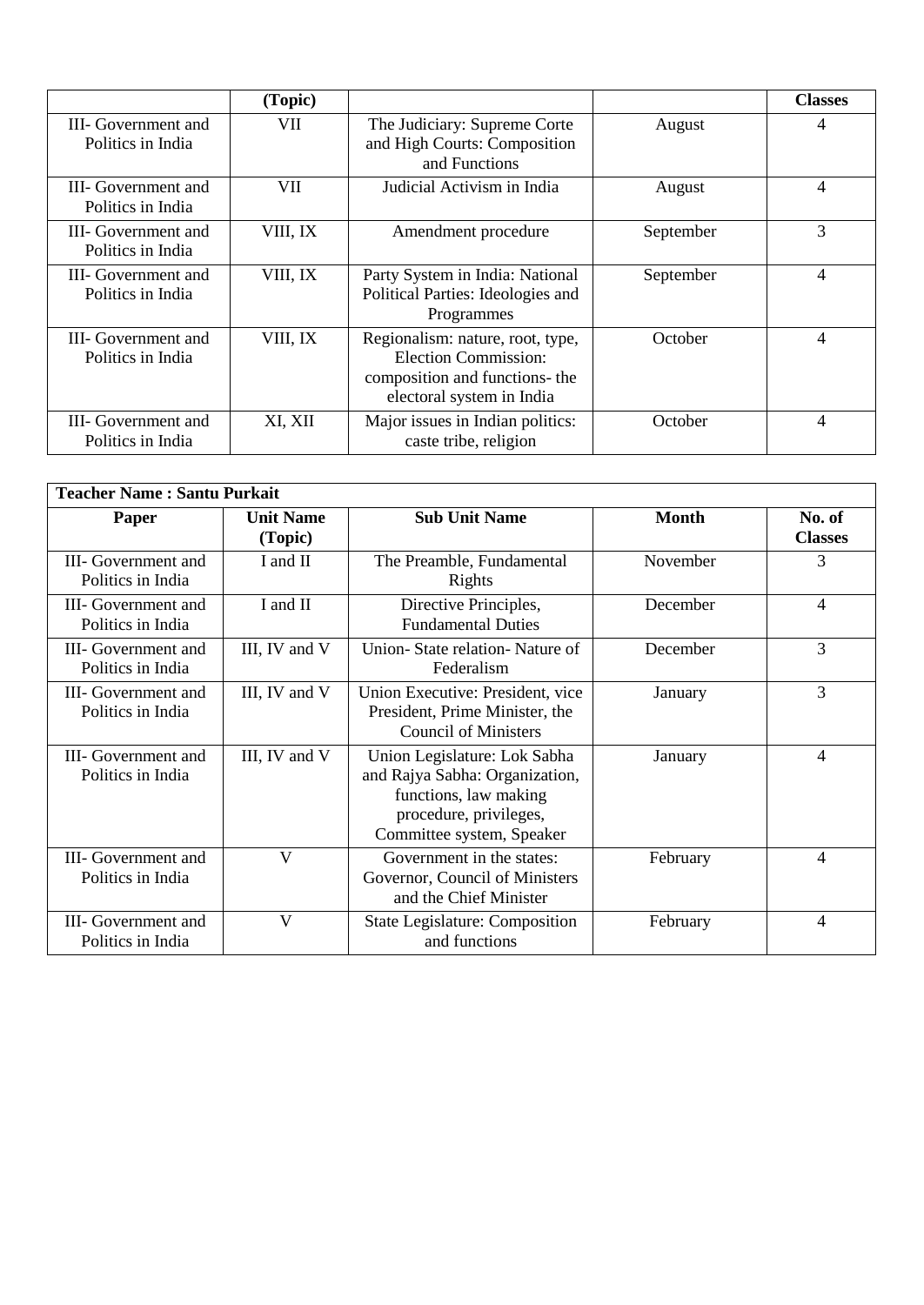#### **GOUR MOHAN SACHIN MONDAL MAHAVIDYALAYA**

Department : Political Science (Honours)

nd Year Session : 2015-2016

| <b>Teacher Name: Chiranjit Baidya</b> |                             |                                                                                                                                                                     |              |                          |  |  |
|---------------------------------------|-----------------------------|---------------------------------------------------------------------------------------------------------------------------------------------------------------------|--------------|--------------------------|--|--|
| Paper                                 | <b>Unit Name</b><br>(Topic) | <b>Sub Unit Name</b>                                                                                                                                                | <b>Month</b> | No. of<br><b>Classes</b> |  |  |
| <b>IV-International Relations</b>     | III                         | Cold war and its evolution : an<br>outline understanding the post – cold<br>war : an overview.                                                                      | August       | $\overline{4}$           |  |  |
| <b>IV-International Relations</b>     | III                         | Problems of developing countries :<br>NAM-contemporary relevance,<br>regionalism : ASEAN                                                                            | August       | $\overline{4}$           |  |  |
| <b>IV-International Relations</b>     | III                         | African Union, OPEC, SAFTA and<br><b>SAARC</b>                                                                                                                      | August       | $\overline{4}$           |  |  |
| <b>IV-International Relations</b>     | III and IV                  | West Asia and the Palestine question<br>after the cold war                                                                                                          | September    | $\overline{4}$           |  |  |
| <b>IV-International Relations</b>     | III and IV                  | Indian Foreign Policy: basic<br>principles and evolution                                                                                                            | September    | $\overline{4}$           |  |  |
| <b>IV-International Relations</b>     | III and IV                  | Foreign policy USA Foreign policy<br>of China. Evolution and basic issues<br>after the cold war                                                                     | September    | 4                        |  |  |
| <b>IV-International Relations</b>     | III and IV                  | UNO: Background; Organs with<br>special reference to Security<br>Council, General Assembly and<br>Secretariat role of the UNO in<br>peace- keeping and human rights | October      | 5                        |  |  |

| <b>Teacher Name: Chiranjit Baidya</b> |                             |                                                                                                                                                                                                             |              |                          |  |
|---------------------------------------|-----------------------------|-------------------------------------------------------------------------------------------------------------------------------------------------------------------------------------------------------------|--------------|--------------------------|--|
| Paper                                 | <b>Unit Name</b><br>(Topic) | <b>Sub Unit Name</b>                                                                                                                                                                                        | <b>Month</b> | No. of<br><b>Classes</b> |  |
| <b>IV-International Relations</b>     | I                           | International Relations: a brief<br>outline of its evolution as an<br>academic discipline. Some<br>representative theories of<br><b>International Relations: Realism</b><br>Pluralism, World Systems Theory | November     | 4                        |  |
| <b>IV-International Relations</b>     | I                           | Emergent issues in International<br>Relations : Development,<br>Regionalism and integration.                                                                                                                | December     | 6                        |  |
| <b>IV-International Relations</b>     | $\mathbf{I}$                | Terrorism (Unit I)                                                                                                                                                                                          | December     | 5                        |  |
| <b>IV-International Relations</b>     | $\mathbf{I}$                | Some basic concepts in International<br>Relations: balance of Power,<br><b>Bipolarity and Unipolarity</b>                                                                                                   | January      | 6                        |  |
| <b>IV-International Relations</b>     | $\rm II$                    | Neo-colonialism, Globalisation                                                                                                                                                                              | January      | 5                        |  |
| <b>IV-International Relations</b>     | $\mathbf{I}$                | Foreing Policy: Concept and<br>techniques : diplomacy                                                                                                                                                       | February     | 7                        |  |
| <b>IV-International Relations</b>     | $\mathbf{I}$                | Propaganda, Military                                                                                                                                                                                        | February     | 5                        |  |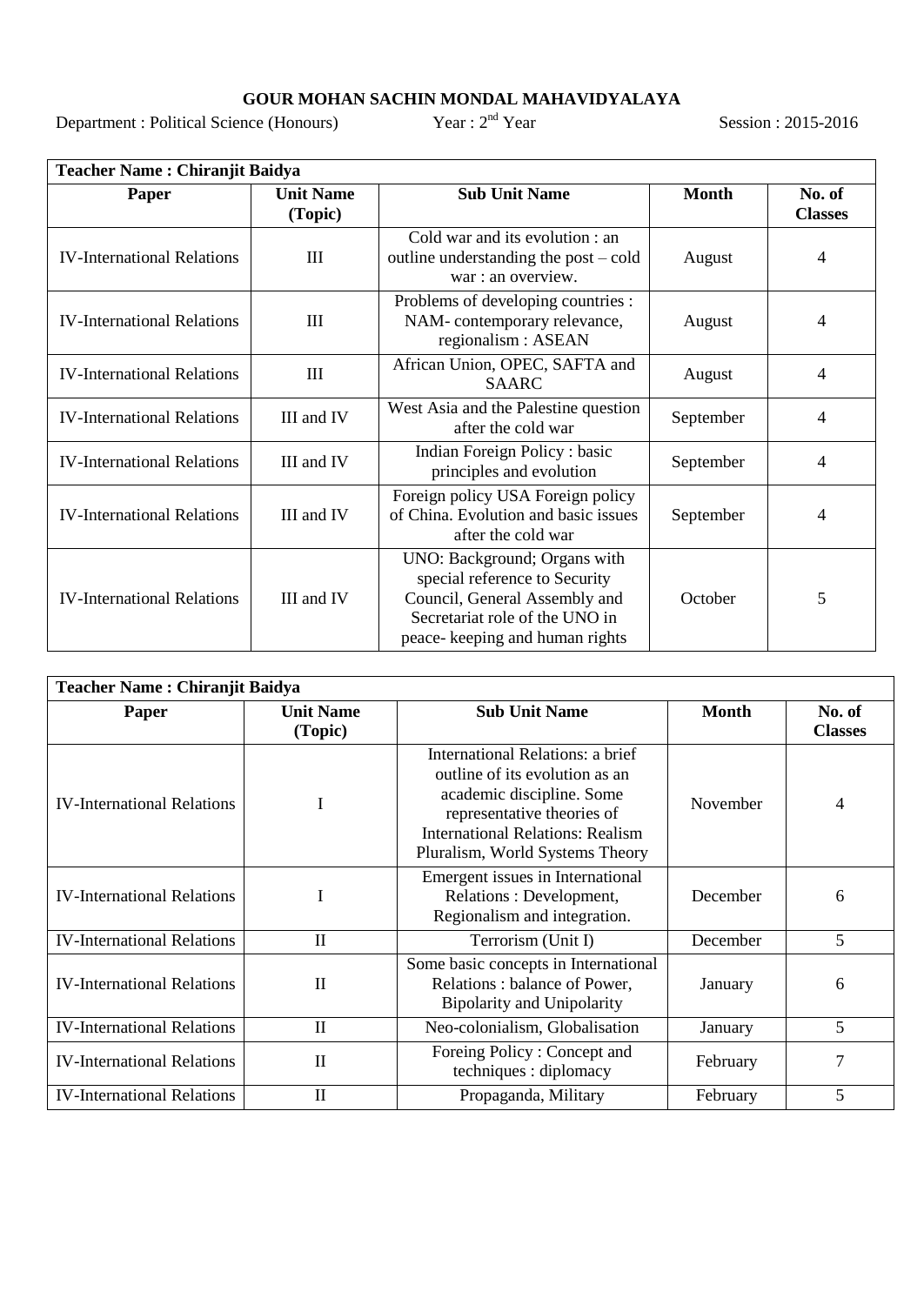| <b>Teacher Name: Samir Mondal</b>              |                          |                                                                                                                                                                                                                      |              |                          |  |  |
|------------------------------------------------|--------------------------|----------------------------------------------------------------------------------------------------------------------------------------------------------------------------------------------------------------------|--------------|--------------------------|--|--|
| Paper                                          | <b>Unit Name (Topic)</b> | <b>Sub Unit Name</b>                                                                                                                                                                                                 | <b>Month</b> | No. of<br><b>Classes</b> |  |  |
| <b>III-Government</b> and<br>Politics In India | $\mathbf I$              | Framing of the Indian Constitution:<br>Role of the Constituent Assembly-the<br>Preamble                                                                                                                              | August       | 6                        |  |  |
| <b>III-Government</b> and<br>Politics In India | $\mathbf I$              | <b>Fundamental Rights and Duties</b><br><b>Directive Principles</b>                                                                                                                                                  | August       | 6                        |  |  |
| <b>III-Government</b> and<br>Politics In India | I                        | Nature of Indian Federalism : Union<br><b>State Relations.</b>                                                                                                                                                       | September    | 8                        |  |  |
| <b>III-Government</b> and<br>Politics In India | I and II                 | Union Executive : President, Vice-<br>President : election, position, functions<br>(with reference to Emergency Powers),<br>Prime Minister, Council of Ministers,<br>relationship of Prime Minister and<br>President | October      | 8                        |  |  |
| <b>III-Government</b> and<br>Politics In India | I and II                 | Union Legislature: Rajya Sabha, Lok<br>Sabha: Organisation, Function-<br>Lawmaking procedure, Privileges,<br>Committee system - Speaker                                                                              | November     | 5                        |  |  |
| <b>III-Government</b> and<br>Politics In India | $\mathbf{I}$             | Government in the states : Governor,<br>Chief Minister and Council of Ministers<br>: position and functions                                                                                                          | December     | 4                        |  |  |
| <b>III-Government</b> and<br>Politics In India | $\mathbf{I}$             | State Legislature: composition and<br>functions                                                                                                                                                                      | December     | 5                        |  |  |
| <b>III-Government</b> and<br>Politics In India | $\mathbf{I}$             | The Judiciary: Supreme Court and the<br>High Courts: composition and<br>functions- Judicial activism                                                                                                                 | January      | 5                        |  |  |
| <b>III-Government</b> and<br>Politics In India | $\mathbf{I}$             | <b>Constitutional amendment: Procedure</b><br>main recommendations of the<br><b>Constitutional Review Commission</b>                                                                                                 | January      | 6                        |  |  |

| <b>Teacher Name: Santu Purkait</b>             |                             |                                                                                                             |              |                          |  |
|------------------------------------------------|-----------------------------|-------------------------------------------------------------------------------------------------------------|--------------|--------------------------|--|
| Paper                                          | <b>Unit Name</b><br>(Topic) | <b>Sub Unit Name</b>                                                                                        | <b>Month</b> | No. of<br><b>Classes</b> |  |
| <b>III-Government and</b><br>Politics In India | III                         | Party system: features and trendsmajor<br>national political parties in India:<br>ideologies and programmes | August       | 12                       |  |
| <b>III-Government</b> and<br>Politics In India | III                         | Coalition politics in India: nature and<br>trends                                                           | September    | 10                       |  |
| <b>III-Government and</b><br>Politics In India | III                         | Political parties in West Bengal: An<br>overview                                                            | September    | 9                        |  |
| <b>III-Government and</b><br>Politics In India | III                         | Electoral process                                                                                           | October      | 10                       |  |
| <b>III-Government and</b><br>Politics In India | III                         | Election Commission: composition,<br>function role                                                          | November     | 8                        |  |
| III-Government and<br>Politics In India        | III                         | Role of business, working class,<br>peasants in Indian polities                                             | December     | 8                        |  |
| III-Government and<br>Politics In India        | IV                          | Role of (a) religion (b) language (c)<br>caste (d) tribe and (e) regionalism in<br>Indian politics          | December     | 9                        |  |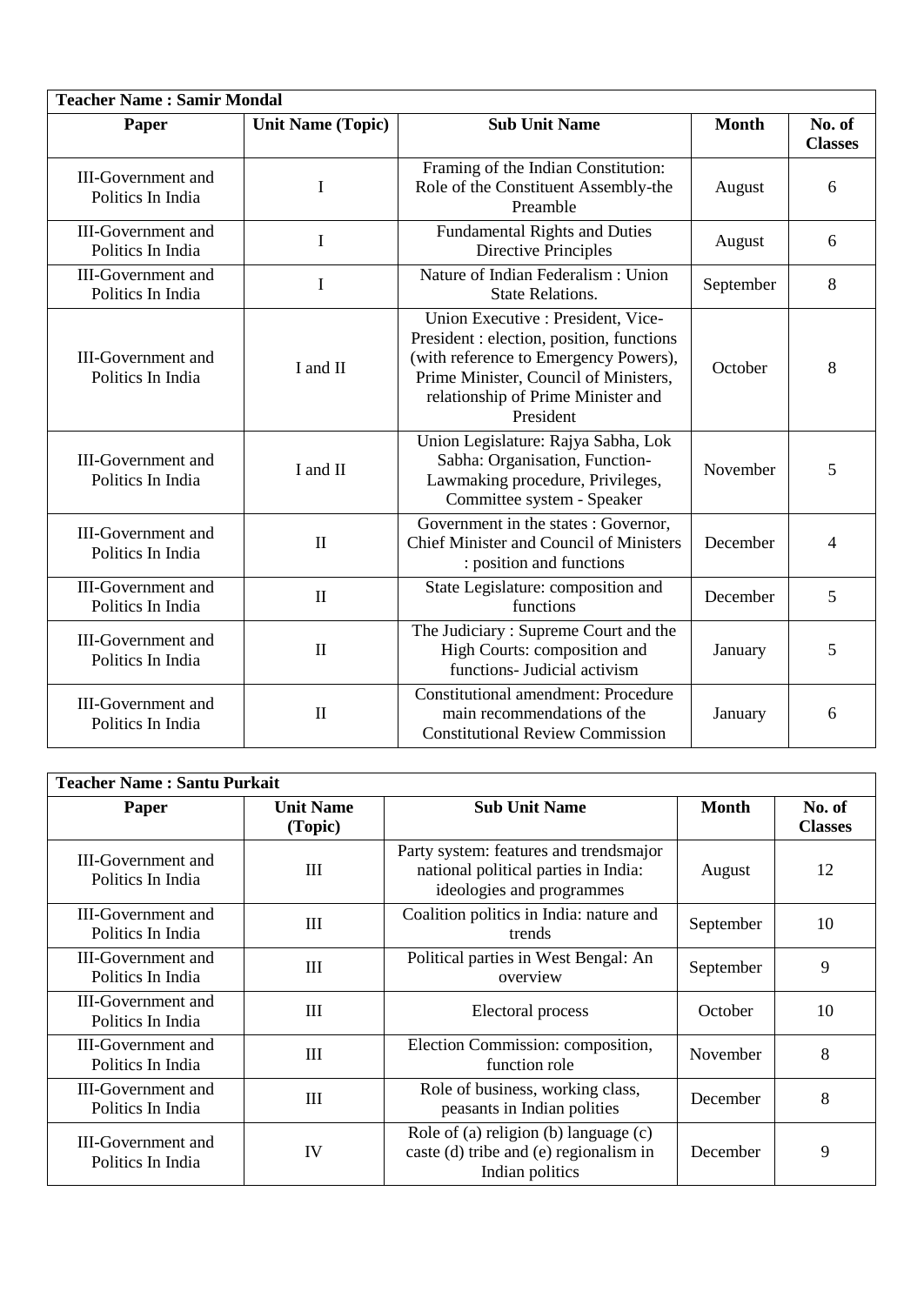| III-Government and<br>Politics In India | IV | New Social Movements since the<br>1970s: (a) environmental movements,<br>(b) women's movements, (c) human<br>rights movements. | January |  |
|-----------------------------------------|----|--------------------------------------------------------------------------------------------------------------------------------|---------|--|
|-----------------------------------------|----|--------------------------------------------------------------------------------------------------------------------------------|---------|--|

### **GOUR MOHAN SACHIN MONDAL MAHAVIDYALAYA**

Department : Political Science (General) Year : 3<sup>nd</sup> Year Session : 2015-2016

| <b>Teacher Name: Samir Mondal</b>                   |                             |                                                                                              |              |                       |  |
|-----------------------------------------------------|-----------------------------|----------------------------------------------------------------------------------------------|--------------|-----------------------|--|
| Paper                                               | <b>Unit Name</b><br>(Topic) | <b>Sub Unit Name</b>                                                                         | <b>Month</b> | <b>No. of Classes</b> |  |
| <b>Contemporary Political</b><br>and Administration |                             | Foreign Policy: Mayor<br>Determinants: Foreign Policy<br>of India; Basic<br>Characteristics. | July         | 5                     |  |
| <b>Contemporary Political</b><br>and Administration |                             | UNO:- Purposes and<br>principles:                                                            | August       | 4                     |  |
| <b>Contemporary Political</b><br>and Administration |                             | Pace-Keeping and the UNO;<br>India's Role                                                    | September    | 4                     |  |
| <b>Contemporary Political</b><br>and Administration |                             | Prime minister office,<br>Cabinet secretariat,                                               | October      | 3                     |  |
| <b>Contemporary Political</b><br>and Administration |                             | Union Civil Service;<br>recruitment and Training                                             | November     | $\overline{2}$        |  |
| <b>Contemporary Political</b><br>and Administration |                             | <b>Union Public Service</b><br><b>Commission: Composition</b><br>and functions               | December     | 4                     |  |

| <b>Teacher Name: Chiranjit Baidya</b>               |                  |                                                                                                          |              |                              |  |
|-----------------------------------------------------|------------------|----------------------------------------------------------------------------------------------------------|--------------|------------------------------|--|
| paper                                               | <b>Unit Name</b> | <b>Sub Unit Name</b>                                                                                     | <b>Month</b> | No. of $-$<br><b>Classes</b> |  |
| <b>Contemporary Political</b><br>and Administration |                  | Human Rights: Basic<br>Concept: UN Declaration of<br>Human Rights (1948)                                 | July         | 5                            |  |
| <b>Contemporary Political</b><br>and Administration |                  | India and Human Rights<br>Commission                                                                     | August       | 5                            |  |
| <b>Contemporary Political</b><br>and Administration |                  | Globalization: its Meaning<br>and implications:- Economic<br>Reforms in India Since 1991.<br>An overview | September    |                              |  |
| <b>Contemporary Political</b><br>and Administration |                  | Local Government: Concept,<br>Nature and types: Rural<br>Government                                      | October      | 3                            |  |
| <b>Contemporary Political</b><br>and Administration |                  | Zilla Parisad: Composition<br>and Functions: Role of<br>Sabhadhipati and Saha<br>Sabhapati               | November     | 3                            |  |
| <b>Contemporary Political</b><br>and Administration |                  | Panchayat Samiti:<br>Composition and Functions.<br>Role of Sabhapati and Saha                            | December     | 5                            |  |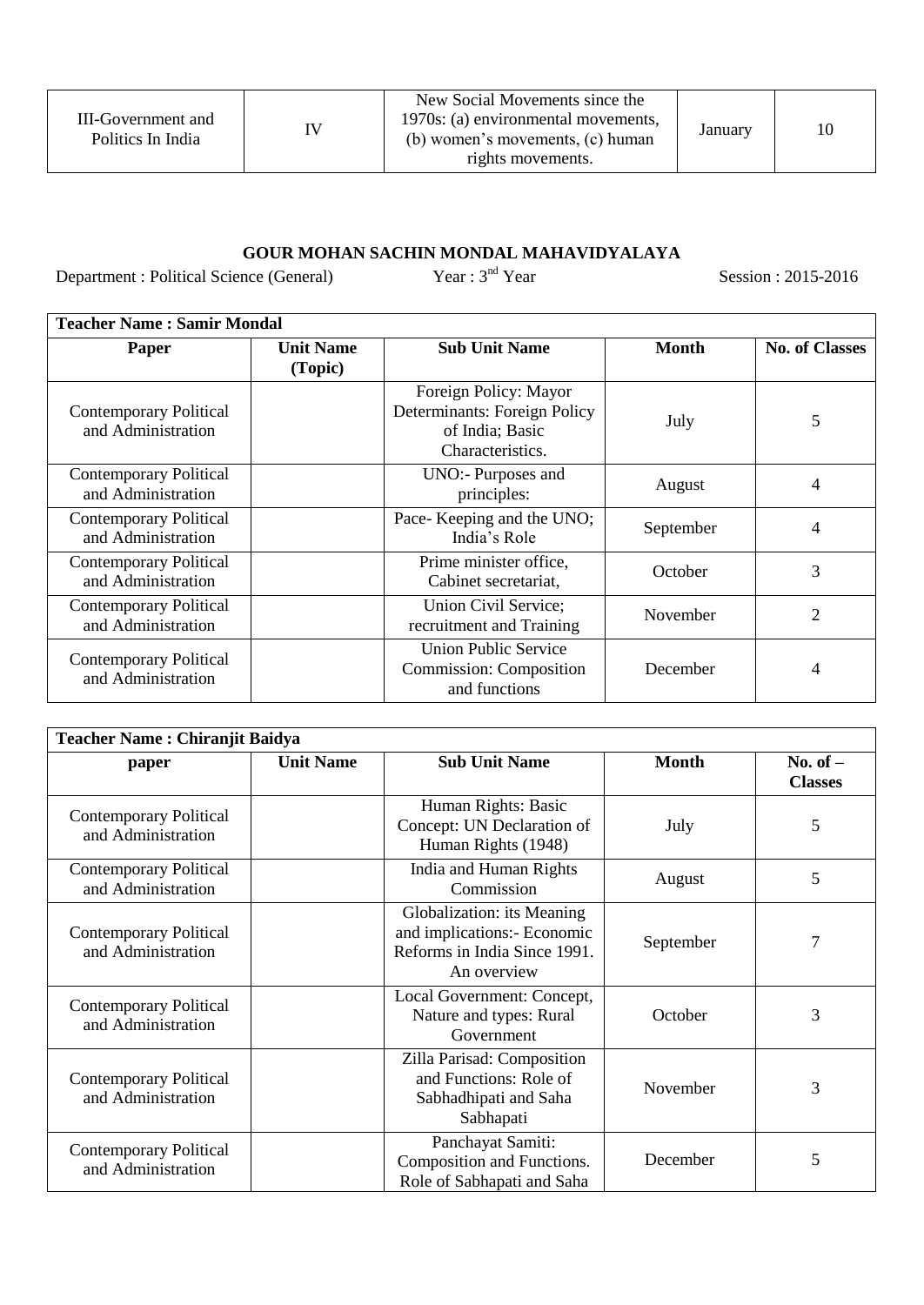| Samities<br>ໍດະ<br>Sthavec<br>Nadhadah .<br>-- |  |
|------------------------------------------------|--|
| Parisad<br>Ωt<br>1112                          |  |

| <b>Teacher Name: Santu Purkait</b>                                    |                  |                                                                                                                                                                                                                                    |              |               |  |
|-----------------------------------------------------------------------|------------------|------------------------------------------------------------------------------------------------------------------------------------------------------------------------------------------------------------------------------------|--------------|---------------|--|
| Paper                                                                 | <b>Unit Name</b> | <b>Sub Unit name</b>                                                                                                                                                                                                               | <b>Month</b> | No. of. class |  |
| <b>Contemporary Political</b><br>and Administrative Issue<br>In India |                  | Gram Panchayat,<br>Composition. Functions,<br>GramSabha and Gram<br>Sainsad, Composition, Role<br>Significance; Representation<br>of woman in Rural<br>Government                                                                  | July         | 8             |  |
| <b>Contemporary Political</b><br>and Administrative Issue<br>In India |                  | Municipal Corporation,<br>Mayor in Council<br><b>Composition and Functions-</b><br>Role of mayor, Members of<br>MIC in charge of respective<br>Protilios, Borough<br>Committee and word<br>Committee, Composition and<br>Function. | August       | 8             |  |
| <b>Contemporary Political</b><br>and Administrative Issue<br>In India |                  | Role of Chairman, members<br>of CIC in charge of<br>respective Protfolios,<br>Borough Committee and<br>word Committees<br><b>Composition and Functions</b><br>Representation of woman in<br>Urban Government.                      | September    | 6             |  |
| <b>Contemporary Political</b><br>and Administrative Issue<br>In India |                  | <b>Parliamentary Procedure:</b><br>with Spcial reference to W.B<br>Ligislature, Questions, Types<br>of Question, Adjornment<br><b>Motions</b>                                                                                      | October      | 6             |  |
| <b>Contemporary Political</b><br>and Administrative Issue<br>In India |                  | Cut Motions, Calling<br><b>Attention No Confidence</b><br><b>Motions</b>                                                                                                                                                           | November     | 3             |  |
| <b>Contemporary Political</b><br>and Administrative Issue<br>In India |                  | <b>Mentions Motions and</b><br>Resolutions, zero Hour                                                                                                                                                                              | December     | 5             |  |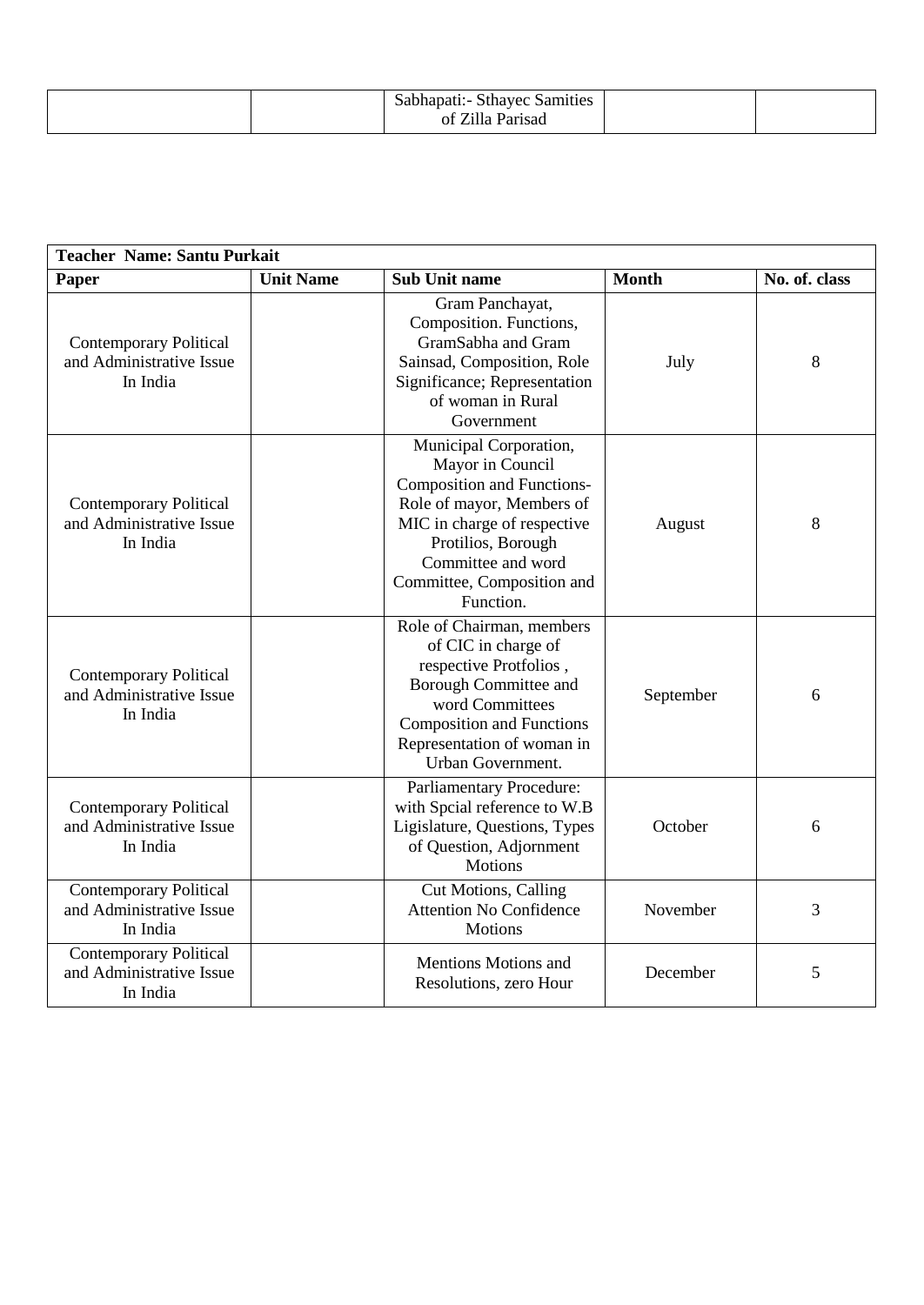#### **GOUR MOHAN SACHIN MONDAL MAHAVIDYALAYA**

Department : Political Science (Honours)

rd Year Session : 2015-2016

|                                                    | <b>Teacher Name: Chiranjit Baidya</b> |                                                                                                                                                                                                                                 |              |                          |  |  |
|----------------------------------------------------|---------------------------------------|---------------------------------------------------------------------------------------------------------------------------------------------------------------------------------------------------------------------------------|--------------|--------------------------|--|--|
| Paper                                              | <b>Unit Name (Topic)</b>              | <b>Sub Unit Name</b>                                                                                                                                                                                                            | <b>Month</b> | No. of<br><b>Classes</b> |  |  |
| <b>VI-Indian Political</b><br>Thought and Movement | I                                     | Features of ancient India political<br>ideas: an overview- Kautilya:<br>Saptanga theory, Dandaniti,<br>Diplomacy                                                                                                                | August       | 4                        |  |  |
| <b>VI-Indian Political</b><br>Thought and Movement | I                                     | Medieval Political thought in<br>India: legitimacy of kingship-<br>duties and responsibilities of a<br>Muslim ruler                                                                                                             | August       | 4                        |  |  |
| <b>VI-Indian Political</b><br>Thought and Movement | I                                     | Modern Indian thought:<br>Rammohan Roy as a pioneer of<br>Indian liberalism his views on<br>rule of law, freedom of thought<br>and social justice                                                                               | August       | 4                        |  |  |
| <b>VI-Indian Political</b><br>Thought and Movement | I                                     | Bankimchandra, Vivekananda<br>and Rabindranath: views on<br>nationalism                                                                                                                                                         | September    | 4                        |  |  |
| <b>VI-Indian Political</b><br>Thought and Movement | $\mathbf I$                           | Gandhi: State and Trusteeship                                                                                                                                                                                                   | September    | 4                        |  |  |
| <b>VI-Indian Political</b><br>Thought and Movement | II and III                            | M.N. Roy: Radical Humanism:<br>Narendra Deva: contributions to<br>socialism                                                                                                                                                     | September    | 4                        |  |  |
| VI-Indian Political<br>Thought and Movement        | II and III                            | Syed Ahmed Khan: views on<br>colonial rule and modernization                                                                                                                                                                    | October      | 5                        |  |  |
| VI-Indian Political<br>Thought and Movement        | II and III                            | Foundation of the Indian National<br>Congress. Bengal Partition and<br>Swadeshi movement. Khilafat<br>and Non-Cooperation<br>Movement- Civil Disobedience<br>movement                                                           | November     | 3                        |  |  |
| VI-Indian Political<br>Thought and Movement        | II and III                            | Alternatives to Congress politics:<br>(a) subhas Chandra Bose and<br>Forward Bloc (b) Congress<br>Socialist Party (c) the<br>Communists                                                                                         | November     | 3                        |  |  |
| <b>VI-Indian Political</b><br>Thought and Movement | II and III                            | Movements against caste system<br>and untouchability-Ambedkar's<br>views on social Justice and<br>Depressed Class. Class and the<br>nationalist movement under<br>colonial rule: working class<br>movement and peasant movement | December     | 6                        |  |  |
| <b>VI-Indian Political</b><br>Thought and Movement | II and III                            | Roots of communal politics:<br>Savarkar and Hindu nationalism,<br>Jinnah and two-nation theory.<br>August 1942 movement-the INA-<br>Naval uprisings                                                                             | December     | 5                        |  |  |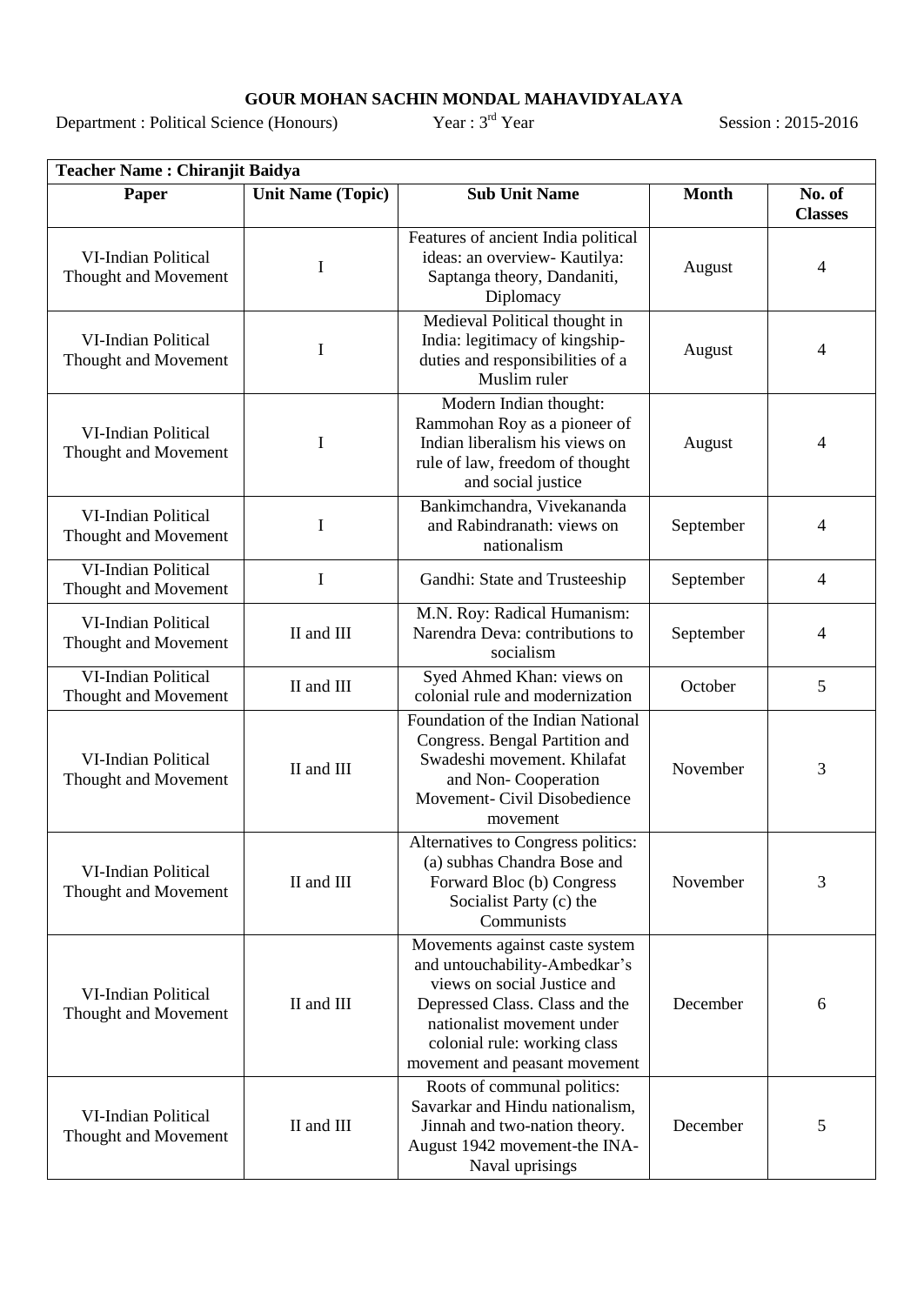| <b>Teacher Name: Santu Purkait</b> |                             |                                                                                                                                                                                                                                                                                                                  |              |                          |  |
|------------------------------------|-----------------------------|------------------------------------------------------------------------------------------------------------------------------------------------------------------------------------------------------------------------------------------------------------------------------------------------------------------|--------------|--------------------------|--|
| Paper                              | <b>Unit Name</b><br>(Topic) | <b>Sub Unit Name</b>                                                                                                                                                                                                                                                                                             | <b>Month</b> | No. of<br><b>Classes</b> |  |
| Viii-Public Administration         | I                           | Nature scope and evolution of<br>Public Administration-private and<br>public administration-principles of<br>socialist management                                                                                                                                                                                | August       | 6                        |  |
| <b>VIII-Public Administration</b>  | I                           | Challenges to the discipline of<br>Public Administration and<br>responses: New Public<br>Administration, Comparative Public<br>Administration and Development<br>Administration (with special<br>reference to India)                                                                                             | August       | 6                        |  |
| VIII-Public Administration         | I                           | Major concepts of administration:<br>hierarchy, unity of command, span<br>of control, authority, centralization,<br>decentralization and delegation, line<br>and staff                                                                                                                                           | August       | 5                        |  |
| <b>VIII-Public Administration</b>  | I                           | Bureaucracy: views of Marx and<br>Max weber                                                                                                                                                                                                                                                                      | August       | $\overline{4}$           |  |
| VIII-Public Administration         | II and III                  | Continuity and change in Indian<br>Administration : a brief historical<br>outline                                                                                                                                                                                                                                | September    | 4                        |  |
| <b>VIII-Public Administration</b>  | II and III                  | The Civil Service in India<br>(Bureaucracy): recruitment (role of<br>UPSC, SPSC), training                                                                                                                                                                                                                       | September    | 5                        |  |
| VIII-Public Administration         | II and III                  | Organization of the Union<br>Government. Secretariat<br>Administration, PMO, Cabinet                                                                                                                                                                                                                             | September    | 5                        |  |
| <b>VIII-Public Administration</b>  | II and III                  | Organization of the State<br>Government : Chief Secretary-<br>relationship between Secretariat and<br>Directorate. District Administration:<br>changing role of District Magistrate                                                                                                                              | September    | 5                        |  |
| <b>VIII-Public Administration</b>  | II and III                  | <b>Local Self Government:</b><br>Corporations, Municipalities and<br>Panchayats in West Bengal:<br>structure and functions $-73^{\text{rd}}$ and<br>74 <sup>th</sup> Amendment : an overview.<br>Planning and plan administration:<br>Planning Commission, National<br>Development Council, District<br>Planning | October      | 5                        |  |
| <b>VIII-Public Administration</b>  | II and III                  | Financial Administration: Public<br><b>Account Committee, Estimates</b><br>Committee- rote of CAG. - Citizen<br>and administration: functions of<br>Lokpal Lokayukt                                                                                                                                              | October      | 5                        |  |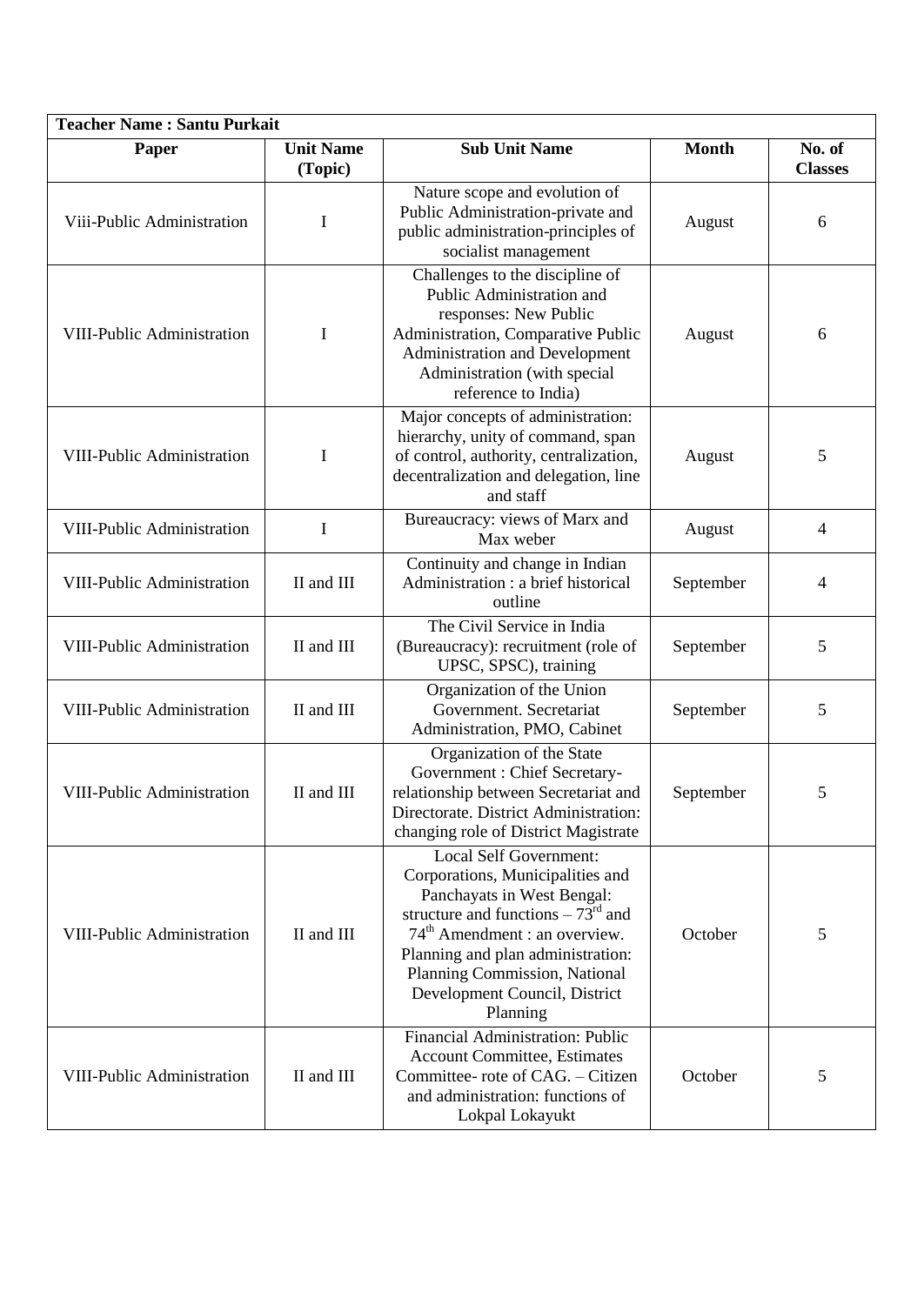| Paper                          | <b>Teacher Name: Santu Purkait</b><br><b>Unit Name</b><br>(Topic) | <b>Sub Unit Name</b>                                                                                                                           | <b>Month</b> | No. of<br><b>Classes</b> |
|--------------------------------|-------------------------------------------------------------------|------------------------------------------------------------------------------------------------------------------------------------------------|--------------|--------------------------|
| <b>VII-Political Sociology</b> | III                                                               | Classification and types of political<br>systems                                                                                               | November     | 4                        |
| <b>VII-Political Sociology</b> | Ш                                                                 | <b>Political Culture and Political</b><br>socialization: nature, types and<br>agencies                                                         | November     | 4                        |
| <b>VII-Political Sociology</b> | Ш                                                                 | Political participation: concept and<br>types                                                                                                  | December     | 4                        |
| <b>VII-Political Sociology</b> | Ш                                                                 | Group in politics: Parties and<br>Pressure groups                                                                                              | December     | 4                        |
| <b>VII-Political Sociology</b> | IV                                                                | Political communication: concept<br>and features: Electorate and electoral<br>behavior (with reference to India)                               | December     | 5                        |
| <b>VII-Political Sociology</b> | IV                                                                | Military and politics: conditions and<br>modes of intervention. Political<br>development and social change role<br>of tradition and modernity. | December     | 4                        |

| <b>Teacher Name: Samir Mondal</b> |                             |                                                                                                                                             |              |                          |
|-----------------------------------|-----------------------------|---------------------------------------------------------------------------------------------------------------------------------------------|--------------|--------------------------|
| Paper                             | <b>Unit Name</b><br>(Topic) | <b>Sub Unit Name</b>                                                                                                                        | <b>Month</b> | No. of<br><b>Classes</b> |
| <b>VII-Political Sociology</b>    |                             | Social bases of politics                                                                                                                    | August       | 6                        |
| <b>VII-Political Sociology</b>    |                             | Process of State formation and<br>nationalism in West Europe and<br>third word. Social stratification and<br>politics: caste, class, elite. | August       | 6                        |
| <b>VII-Political Sociology</b>    | П                           | Gender and politics: basic issues<br>Power, Authority and Legitimacy                                                                        | September    | 4                        |
| <b>VII-Political Sociology</b>    | П                           | Religion, Society and Politics-<br>religion in society: different views                                                                     | September    |                          |